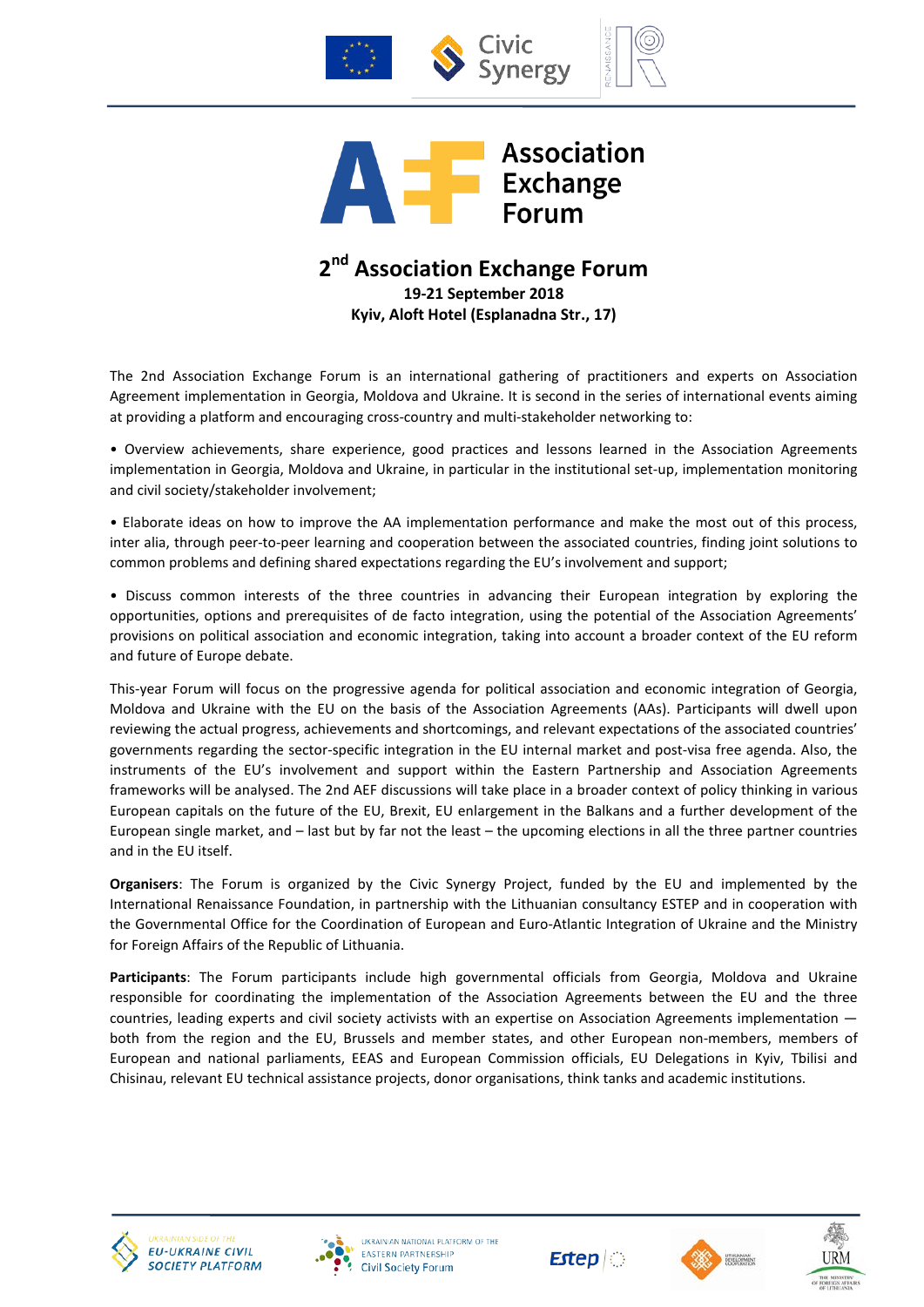### **Day 1. 19 September 2018**

## *Morning - arrival of participants*

15:00 - 16:00 Registration of participants, welcome coffee

### 16:00 – 17:00 **Opening of the Forum**

*Moderator*: Zoriana MISHCHUK, Civic Synergy Project Team Leader and Key Expert (Ukraine)

### *Speakers:*

- Ivanna KLYMPUSH-TSINTSADZE, Vice Prime Minister of Ukraine for European and Euro-Atlantic Integration
- Darius SKUSEVIČIUS, Deputy Minister for Foreign Affairs of the Republic of Lithuania
- Daniela MORARI, State Secretary for European Integration of the Ministry of Foreign Affairs and European Integration of Moldova
- Archil KARAULASHVILI, Director General for European Integration, Ministry of Foreign Affairs of Georgia
- Oleksandr SUSHKO, Executive director, International Renaissance Foundation (Ukraine)

### 17:00 – 18:30 **Session I: STATE OF ASSOCIATION: PROGRESS, CHALLENGES AND PERSPECTIVES FOR THE ENHANCED DIALOGUE AMONG THE ASSOCIATION COUNTRIES AND THE EU**

What is the progress and effects of AA implementation in Ukraine, Georgia and Moldova? What impact do the AAs have on broader political and economic contexts of the associated countries? What are the main challenges and obstacles for moving forward more quickly? What are the expectations regarding the EU's further involvement and support? What are the priorities for sector-specific integration in the EU internal market and post-visa free agenda?

*Moderator:* Klaudijus MANIOKAS, Chairman of the Board, ESTEP consultancy (Lithuania)

### *Speakers:*

- Olga STEFANISHYNA, Director of the Government Office for European and Euro-Atlantic integration, Secretariat of the Cabinet of Ministers of Ukraine
- Daniela MORARI, State Secretary for European Integration of the Ministry of Foreign Affairs and European Integration of Moldova
- Archil KARAULASHVILI, Director General for European Integration, Ministry of Foreign Affairs of Georgia
- Dirk LORENZ, Acting Head of Division for relations with the Eastern Partnership countries, European External Action Service

### *Discussion*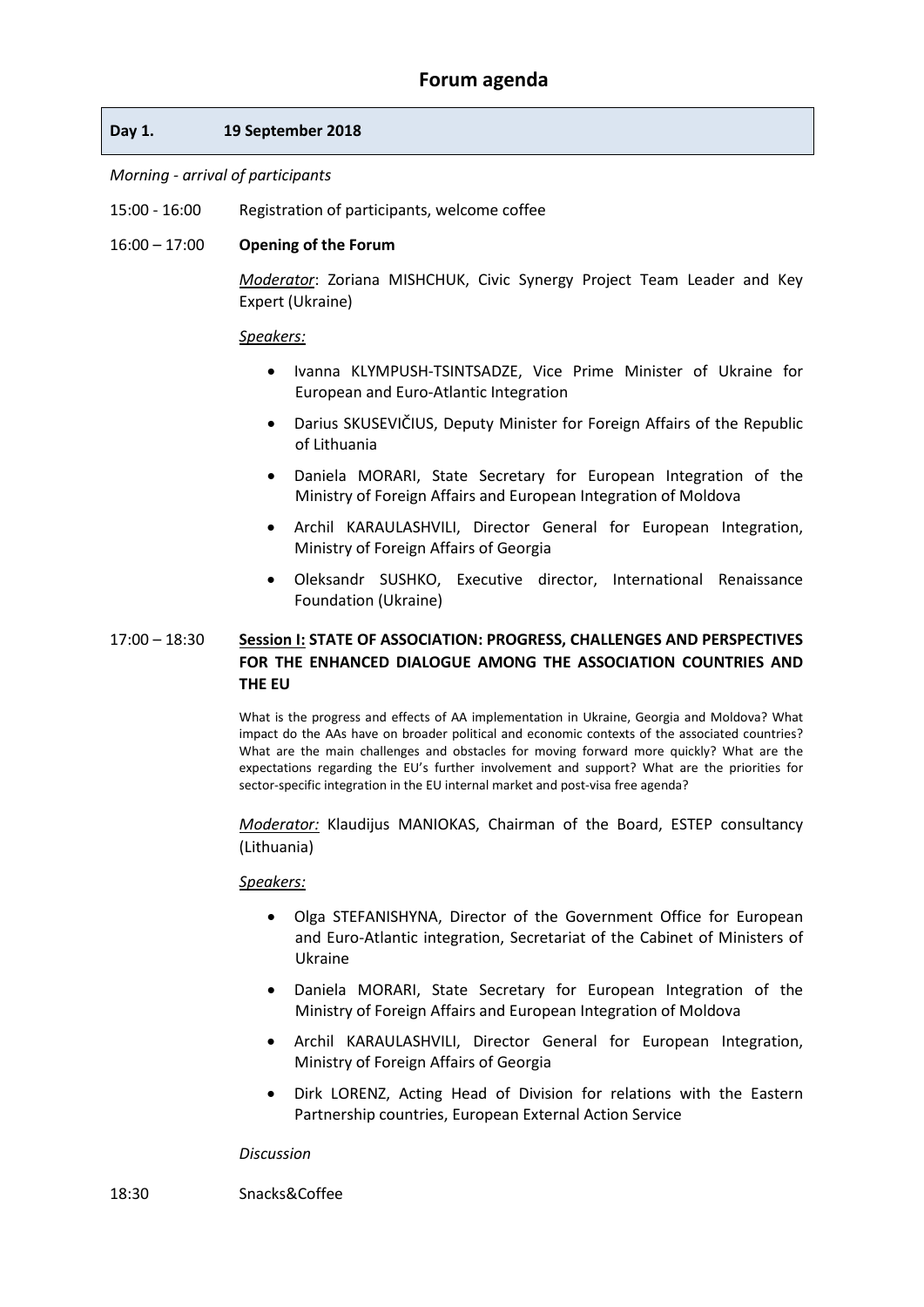### 09:30 – 11:00 **Session II: INTEGRATION WITHOUT MEMBERSHIP: ESTABLISHED MODELS AND NEW DYNAMICS**

What are the lessons to be learned for Georgia, Moldova and Ukraine from the European Economic Area case and Western Balkans stabilization and association process? What are the prerequisites for joining EFTA and EEA? Is the idea of a Common Economic Space in the Western Balkans a step towards EU integration? How the perceptions about EU enlargement for Western Balkans have been changing both in the EU and in Western Balkans? What was the rationale behind the UK government's choice of the GE/MD/UA-type association agreement for the relations with the EU after Brexit? Where are GE, MD & UA in the actual EU debate on the future of Europe and its boundaries?

*Moderator:* Taras KACHKA, Strategic Advisor, International Renaissance Foundation, former negotiator on Ukraine-EU Association Agreement (Ukraine)

#### *Speakers:*

- Michael EMERSON, Associate Senior Research Fellow, Centre for European Policy Studies (Brussels)
- Kristof BENDER, Deputy Chairman, European Stability Initiative (Austria)
- Adam LAZOWSKI, Professor of EU Law, University of Westminster, London, Short term expert of the Association4U project (UK/Poland)
- Nicolas TENZER, President, Centre d'étude et de réflexion pour l'action politique (France)

#### *Discussion*

- 11:00 11:30 Coffee break
- 11:30 13:00 **Session III: THE RIGHT FORMULA FOR EU SUPPORT FOR ASSOCIATION AGREEMENT IMPLEMENTATION: #GUIDANCE + #CONDITIONALITY + #ASSISTANCE = #INSTITUTIONS + #REFORMS + #DEVELOPMENT?**

How much EU guidance is and should be applied for AA implementation? Should the annual Association Implementation Reports' methodology be reviewed, i. a. to contain the guiding benchmarks as in the annual progress reports for the candidate countries? What sort of EU feedback is needed and provided for the national legislative drafts? Structural reforms and institutional upgrade or acquis implementation – what should go first? What are the models and preconditions for the most effective use of financial aid as an instrument? More sticks or more carrots needed? What is needed for the governments to raise their own expert capacities?

*Moderator:* Balazs JARABIK, non-resident scholar, Carnegie Endowment for International Peace, Short term expert of the Association4U project

- Katarina WOLCZUK, Associate Fellow at Russia and Eurasia Programme, Chatham House (UK/Poland)
- Darius ŽERUOLIS, independent expert (Lithuania)
- Peter WAGNER, Head of the Support Group for Ukraine, European Commission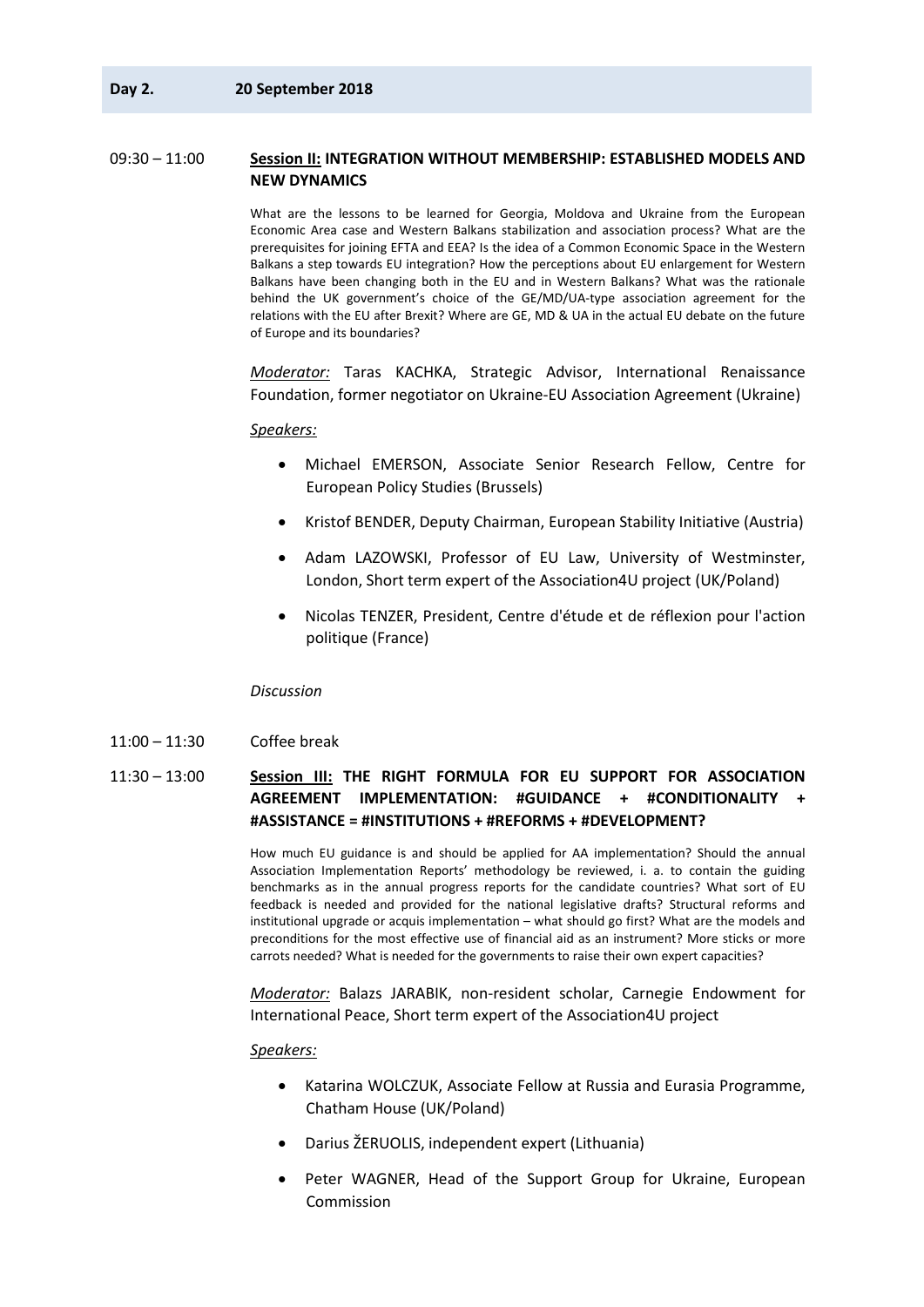• Anatolii KUTSEVOL, Director of the Reform Support Team, Ministry of Ecology and Natural Resources of Ukraine

#### *Discussion*

 $13:00 - 14:30$  Lunch

14:30 – 16:00 **Session IV: THE EASTERN PARTNERSHIP'S KEY DELIVERABLES AS A NEW COMPREHENSIVE AGENDA: THE VALUE ADDED AND SYNERGY WITH THE ASSOCIATION AGREEMENTS IMPLEMENTATION**

> What is the EaP's 20 deliverables till 2020 value added compared with the AA provisions? Are they ambitious enough? Are they comprehensive enough (what is missing)? Do they meet the expectations of the partner countries? What is the real scope for differentiation and an enhanced engagement format with GE, MD & UA (''A3'' or ''Associated Trio'') as a group within EaP framework?

> *Moderator:* Hennadiy MAKSAK, National coordinator of the Ukrainian national platform of the Eastern Partnership Civil Society Forum

### *Speakers:*

- Viktor BOJKOV, Advisor to Director Neighbourhood East, DG for Neighbourhood and Enlargement Negotiations, European Commission
- Krszysztof BOBINSKI, Co-Chair of the Steering Committee, Eastern Partnership Civil Society Forum (Poland)
- Kakha GOGOLASHVILI, Co-Chair of the Georgia-EU Civil Society Platform, Senior Fellow, Georgian Foundation for Strategic and International Studies
- Iulian GROZA, Executive Director of the Institute for European Policies and Reforms (Moldova)

#### *Discussion*

16:00 – 16:30 Coffee break

## 16:30 – 18:30 **Session V: POLITICAL DYNAMICS IN THE ASSOCIATED COUNTRIES AND RELATIONS WITH THE EU: MUTUAL IMPLICATIONS**

What to expect from the forthcoming elections in all three partner countries and the EU itself? What is the EU relevance and place in the national political discourses in GE, MD & UA ahead of the elections? How much leverage does the EU indeed have on the political trajectory of the partner countries? Is de-oligarchisation feasible? Is the EU-skepticism and nationalism on the rise? Is the EU losing its soft power? How special these countries are – or do their political developments fit into larger regional, whole-European, global contexts and trends?

### *Moderator:* Volodymyr YERMOLENKO, Internews Ukraine

- Rebecca HARMS, MEP, the EURONEST Parliamentary Assembly Co-President
- Petras AUŠTREVIČIUS, MEP, AFET rapporteur on Moldova
- Michael GAHLER, MEP, AFET rapporteur on Ukraine
- Victoria BUCATARU, Executive Director of the Foreign Policy Association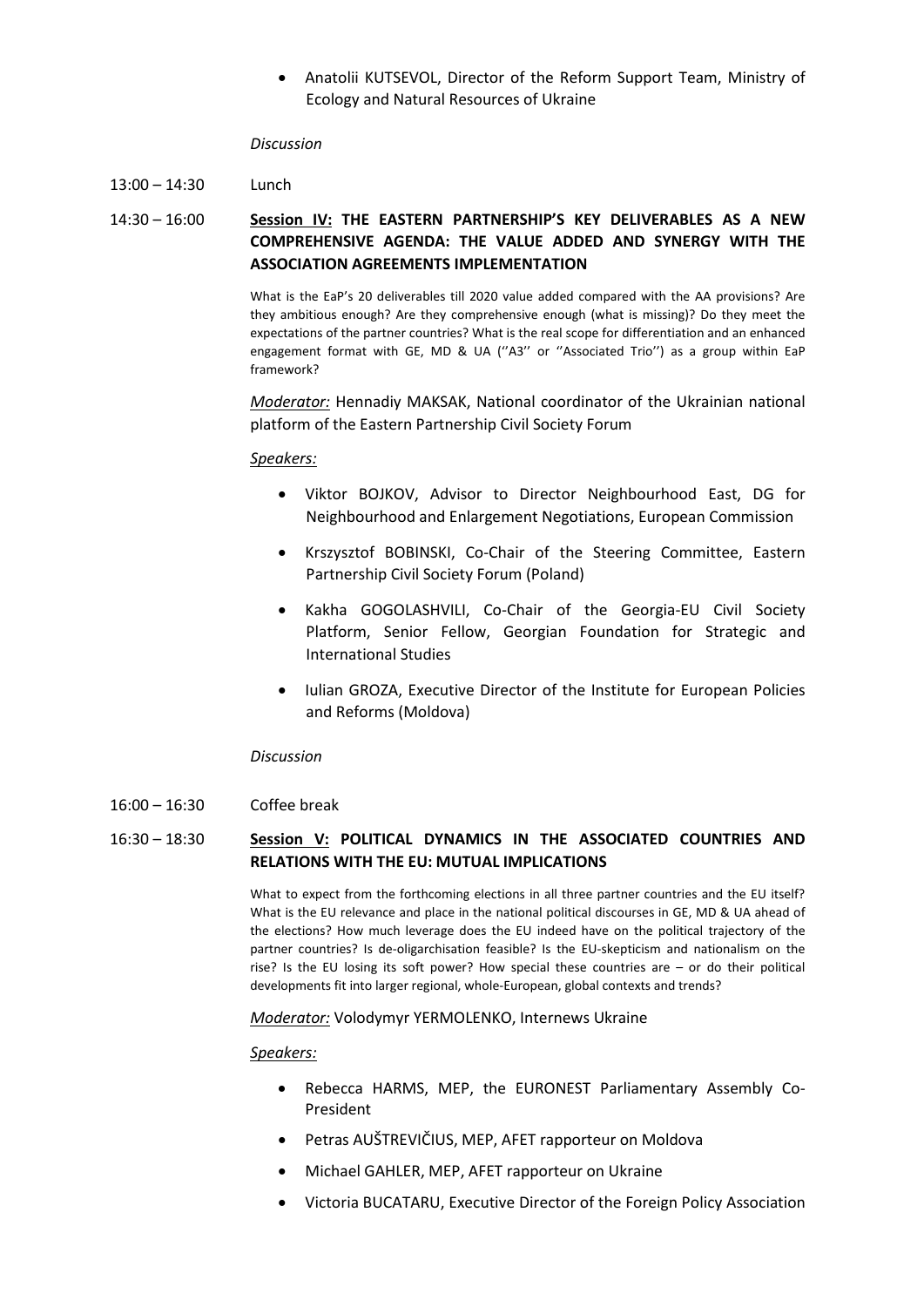of Moldova

• Ghia NODIA, Caucasus Institute for Peace, Democracy and Development (Georgia)

*Discussion*

18:30 Snacks&Coffee

## **Day 3. 21 September 2018**

### 09:30 – 11:00 **Parallel Session VI.1: FAST-TRACK VS. ROOM FOR DEBATE: MODELS AND PRACTICES OF NATIONAL PARLIAMENTS' WORK ON EUROPEAN INTEGRATION**

Do the Parliaments have plans of their legislative work on the AAs? How much do the plans really influence the parliamentary practice of agenda-setting? How influential are the European integration committees and is there a need to boost their profile? What is the procedure for AArelated drafts - is there a special fast track? Is it actually needed – or should the general legislative procedure with enough room for proper parliamentary debate apply? How is the cooperation with the government organised? Who is providing the conformity assessments with the AA: secretariats of the Parliament or the executives? Do the Parliaments use their other powers beyond legislative approximation? What are the recipes for the successful parliamentary work on legal approximation from the Polish experience?

*Moderator:* Igor KOGUT, USAID RADA program director (Ukraine)

### *Speakers:*

- Maria IONOVA, Deputy Chairperson of the Committee for European Integration, Verkhovna Rada of Ukraine
- Tamar KHULORDAVA, Chairperson of the Committee on European integration, Parliament of Georgia
- Agnieszka GRZELAK, Professor, European and International Law Chair, Kozminski University (Poland)

### *Discussion*

## **Parallel Session VI.2: TRADE AND ECONOMIC COOPERATION DYNAMICS OF THE ASSOCIATED COUNTRIES: RESULTS, TRENDS AND OUTLOOK**

What are the actual macro-economic and international trade developments and trends in GE, MD & UA? How much has the trade with the EU increased with DCFTAs in place? What is the current and perspective role of EU internal market for national economies? What is the role of non-EU and non-post-Soviet partners in trade and investment? What is the economic importance of the cooperation between GE, MD & UA themselves? Is there a need for a common economic space of the three countries?

*Moderator:* Veronika MOVCHAN, Academic Director, Institute for Economic Research and Political Consultations (Ukraine)

- Iuliana DRĂGĂLIN, State Secretary, Ministry of Economy and Infrastructure of the Republic of Moldova
- Yuriy VDOVENKO, Chairman, Centre for Cross-Border Cooperation (Ukraine)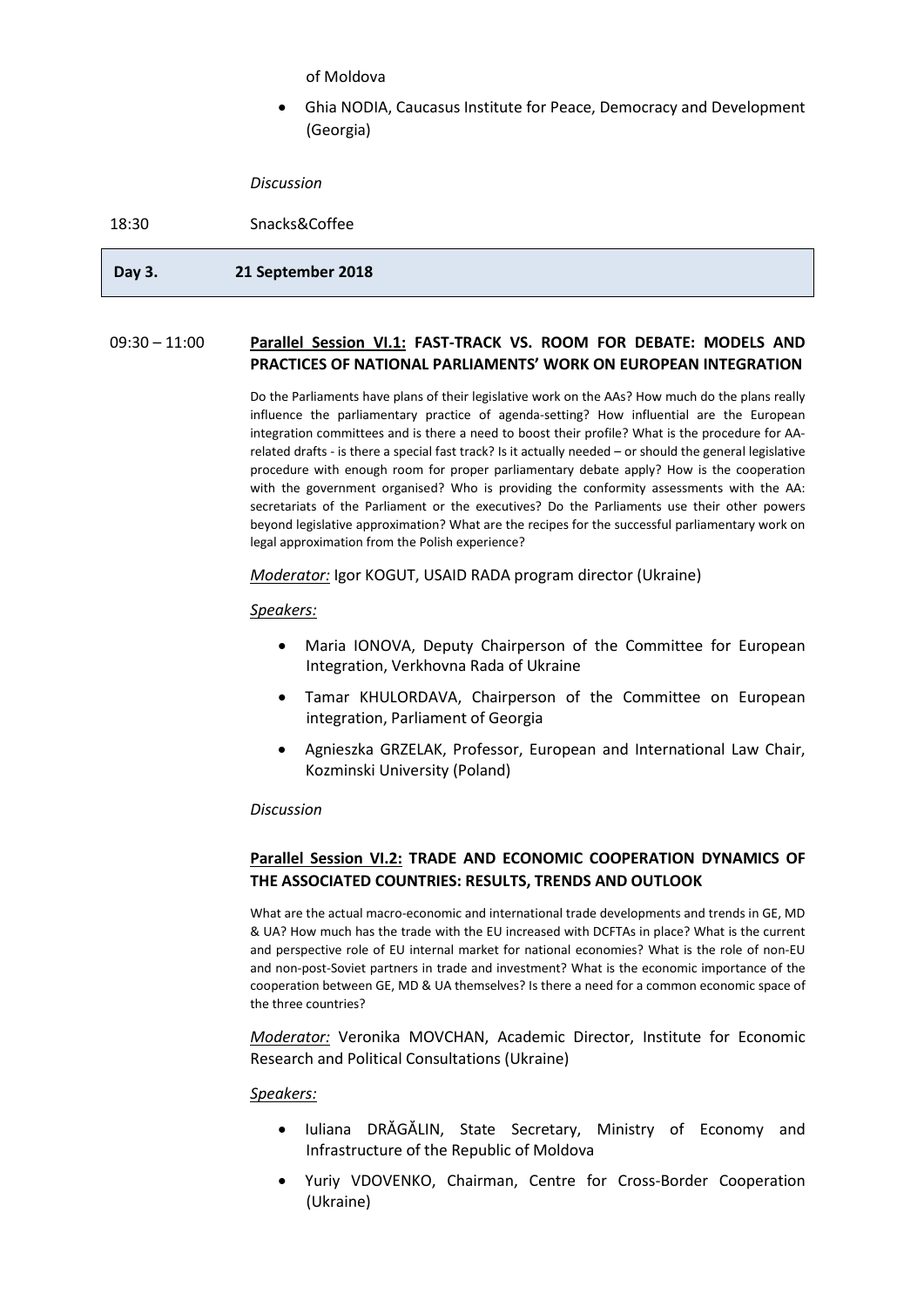- Peter HAVLIK, Senior Economist, Vienna Institute for International Economic Studies (Austria)
- Ramūnas VILPIšAUSKAS, Director of the Institute of International Relations and Political Science, Vilnius University (Lithuania)

#### *Discussion*

11:00 – 11:30 Coffee break

### 11:30 – 13:00 **Parallel Session VII.1: POST-VISA FREE AGENDA FOR POLITICAL ASSOCIATION AND COOPERATION ON JUSTICE, FREEDOM AND SECURITY**

How broad should be the agenda after visa-free regime has been received and what new incentives the EU could offer? A post-VLAP action plan to secure post-monitoring visa-free benchmarks? An integrated border management roadmap to facilitate cross-border movement? Mutual non-discriminatory treatment for migrants? A roadmap to implement the Title III of the AA to get access to EU JFS cooperation systems, policies, agencies? A political association roadmap with benchmarks to strengthen democracy, the rule of law, human rights in accordance with the EU political criteria?

*Moderator*: Iryna SUSHKO, Executive Director, Europe Without Barriers NGO (Ukraine)

#### *Speakers:*

- Sergiy PETUKHOV, Deputy Minister of Justice for European integration issues (Ukraine)
- Elena CECCEEVA, expert, Ministry of Internal Affairs of Moldova
- Gogita GVEDASHVILI, EU Program Director, Georgian Centre for Security and Development (Georgia)

#### *Discussion*

## **Parallel Session VII.2: BETTER ACCESS TO THE EU INTERNAL MARKET THROUGH ENHANCED CUSTOMS COOPERATION AND STANDARDISATION APPROXIMATION**

What are the expectations of the associated countries for customs cooperation with the EU? Can a "visa-free movement of goods" become a new goal and what are the prerequisites/homework milestones? How difficult has phytosanitary approximation proven to be, and what are the good practices? Is signing of ACAA agreements foreseeable any time soon and what would be its effects? What steps are needed to make it happen?

*Moderator*: Taras KACHKA, Strategic Advisor, International Renaissance Foundation, former negotiator on Ukraine-EU Association Agreement

- Denis CENUȘĂ, Program Director, Expert-Grup (Moldova)
- Lasha INAURI, Head of the European Integration Department of the Ministry of Environmental Protection and Agriculture of Georgia
- Robert ZELDI, Expert of the Committee on Customs Policy of the American Chamber of Commerce; Manager of Customs Group, Ernst & Young Global Limited (Ukraine)
- Michael EMERSON, Associate Senior Research Fellow, Centre for European Policy Studies (Brussels)